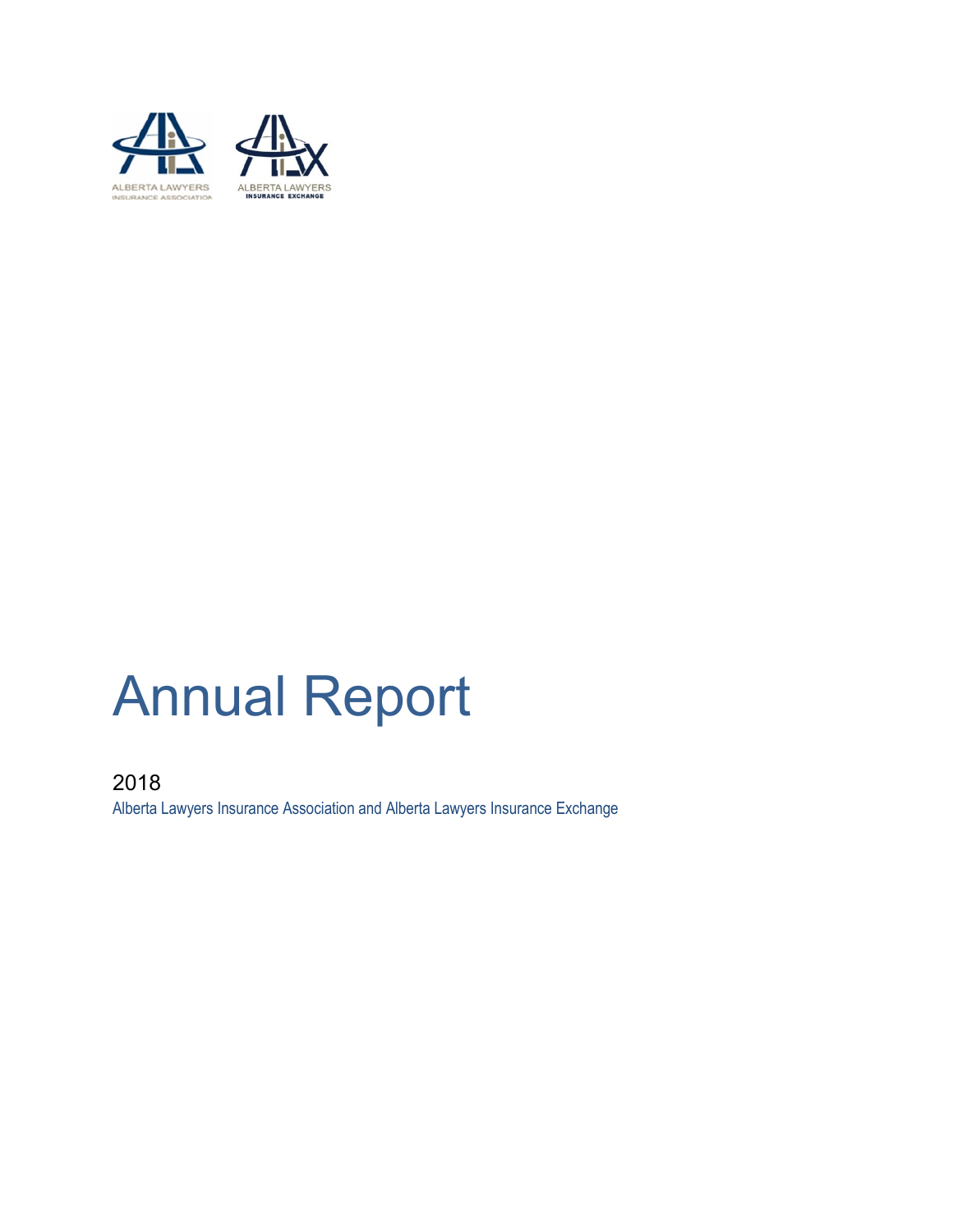# **TABLE OF CONTENTS**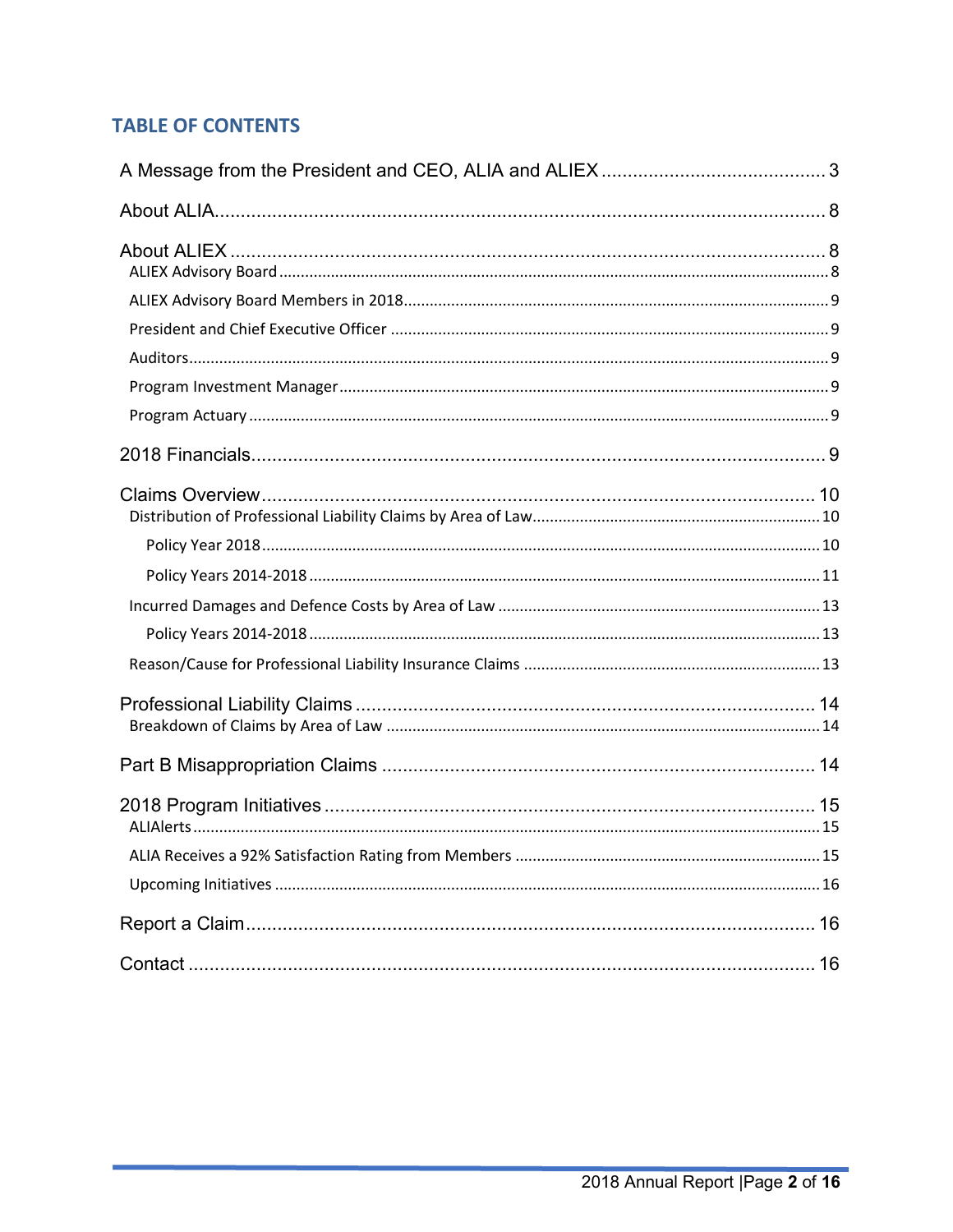# <span id="page-2-0"></span>**A Message from the President and CEO, ALIA and ALIEX**

In recognition of the 30<sup>th</sup> anniversary of Alberta's lawyers' indemnity program, I am forgoing a traditional message from the CEO and instead providing the following highlights of the program's history.

## **A LOOK BACK ON OVER 30 YEARS OF ALIA'S HISTORY**

In the late 1960s, Alberta was the first jurisdiction in Canada to implement mandatory professional liability coverage for lawyers. Mandatory coverage was – and is – seen as a way to both protect lawyers from personal financial exposure in the event of an error and also to compensate members of the public who have suffered financial losses due to the negligence of a lawyer.

The history that has led the professional indemnity program to where it is today is one that has benefited from the hard work and foresight of many people, with periodic reviews and recalibrations to ensure that it continued – and continues – to meet the needs of its stakeholders. The brief summary set out below is based on my understanding of historic events as supported by available documentation and commentary by persons involved from time to time[1](#page-2-1).

In 1966, the Law Society of Alberta's Board of Directors (the "**Benchers**") established a special committee chaired by the late Mr. Justice Moir to study the issue of group insurance. His report was presented to the Benchers in January 1968 with the recommendation that the Law Society of Alberta ("**Law Society**") provide mandatory group liability coverage. With positive feedback from the bar, the Benchers adopted the recommendation in 1969.

Initially, the Law Society would purchase coverage from a commercial insurer that would issue a master policy to the Law Society for the benefit of its members (i.e. all participating lawyers) and certificates of insurance would be issued by the Law Society. The cost of the premium was recovered by a levy on each member (the "**Levy**").

To monitor insurance concerns, a standing committee (unsurprisingly, called the Insurance Committee) was established by the Benchers. In taking these steps, Alberta became the first jurisdiction in Canada to provide its members with a mandatory group professional indemnity program.

Other Canadian law societies gradually entered into self-indemnity programs, retaining risk through a deductible on each claim.

Between 1972 and 1983, the professional liability indemnity program was insured through Citadel Assurance Company. The rising cost of claims in Alberta necessitated higher levies and deductibles. In 1982, the individual deductible was increased from \$2,000 to \$5,000 and the Levy was increased by over 40% from the previous year.

Further Levy increases would follow.

<span id="page-2-1"></span><sup>1</sup> I acknowledge, with appreciation, speaking notes and messages prepared by Lisa Sabo, ALIA's former Director of Insurance, and Don Thompson Q.C., former Executive Director of the Law Society of Alberta as well as minutes of various Law Society of Alberta Bencher committees.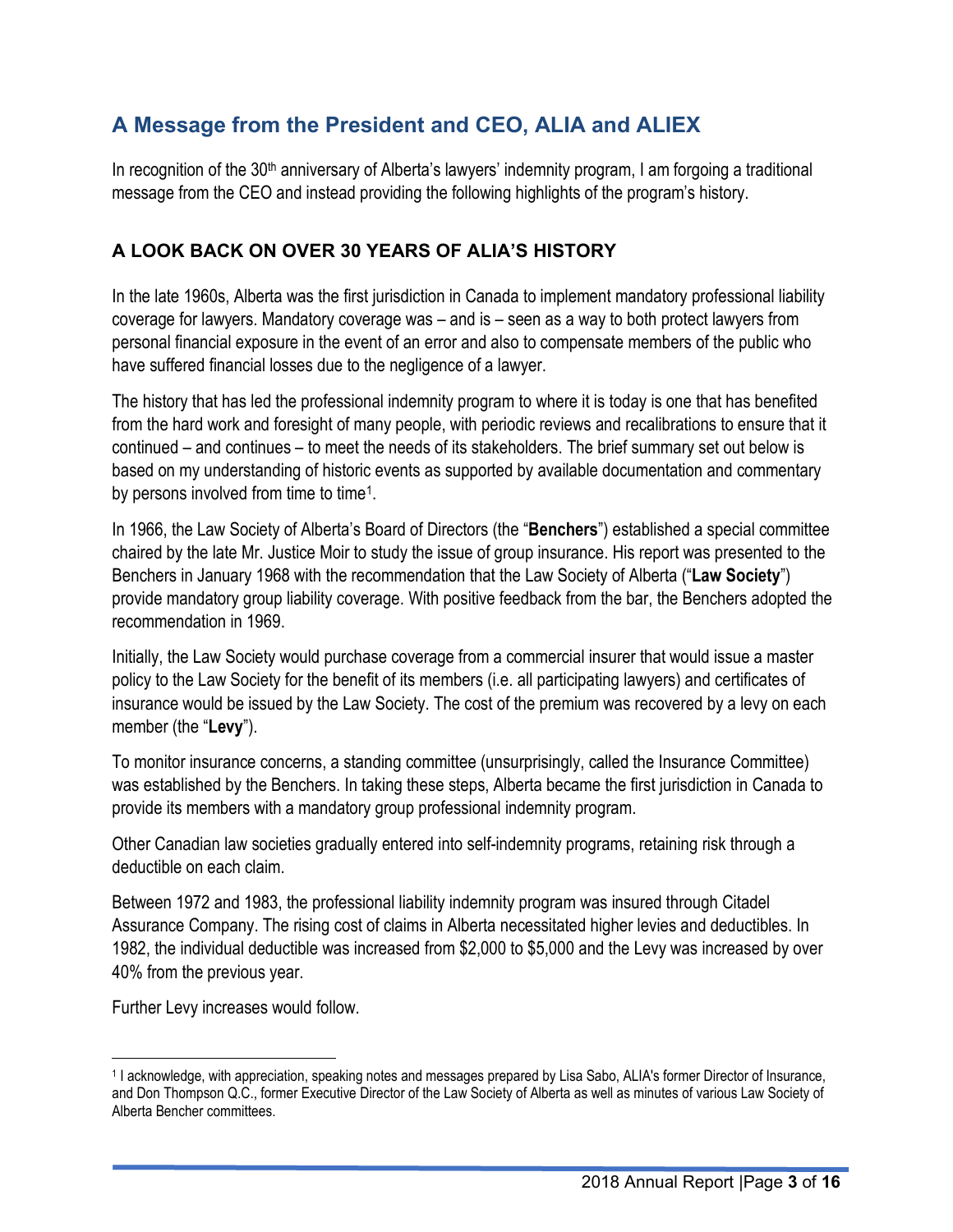With a threatened increase of 60% in 1985, which would have seen the 1984 Levy of \$1,200 increase to over \$2,000 for the first time, it became apparent that the operation of the indemnity program might not be a sustainable solution.

Law societies, as insurance consumers, only had access to commercial insurance markets and, accordingly, were extremely vulnerable to fluctuations in the insurance market. Further, the number of insurers offering coverage was very limited. The fact that law societies were at the mercy of the market caused considerable discomfort among the law societies and their members. During the liability insurance market crisis of the mid-1980s, price and availability for this coverage grew increasingly volatile.

In 1985, the Law Society used the accumulated surplus in its Insurance Fund to offset further potential increases and keep the actual increase to the individual members to 20%. This action set the precedent for using accumulated surplus to offset the actual cost of the insurance charged to the members.

The Law Society looked for other solutions. As a first step in shifting some of the costs of the indemnity program to those members who create a disproportionate financial burden to it, in July 1985, the Benchers approved assessing a surcharge to the Levy of members with a paid claims history (i.e. an additional levy to be paid by those members for whom the indemnity program had made indemnity payments to clients or other members of the public).

While these steps were helpful, they were still not a complete solution. In particular, it was clear that using the accumulated surplus to keep the Levy artificially low could only last as long as that fund, and when it was ultimately depleted, a massive jump in the Levy would be required.

Vulnerable to the changing market, Canadian law societies were unable to modify the programs to keep pace with the increasing need for higher coverage limits, and both the members and the public were increasingly less protected.

Although the claims history in Alberta was worse than most other Canadian jurisdictions, the issue was national; Canadian law societies were facing steep premium hikes for their members. As a result, a group of Alberta practitioners, led by Donald Bishop, Q.C. (former president of the Law Society), the late Bernard Kelly, Q.C., Neil Wittmann, Q.C., the Honourable Alec Murray, and Sarah Burkett began advocating for a national lawyers insurance program that would make the profession indirectly self-insured or, at the least, provide a competitive purchasing alternative.

For a few years, the Federation of Law Societies of Canada[2](#page-3-0) (the "**Federation**") discussed the idea of a national professional liability program.

In late 1985, the Federation requested a feasibility study be undertaken on a national basis for both the mandatory level and voluntary excess level of professional liability insurance. A preliminary report was prepared by the Wyatt company (then the Law Society's actuary).

The report recognized that, despite the need for a national professional liability program, there could not be a system that would be all things to all people or satisfy all of the stakeholders. A balance between the defence of lawyers and the payment of claims would have to exist. Further, although the public interest

<span id="page-3-0"></span><sup>2</sup> The national coordinating body of Canada's provincial and territorial law societies (soon to be led by ALIA's Chair, Steve Raby, Q.C.).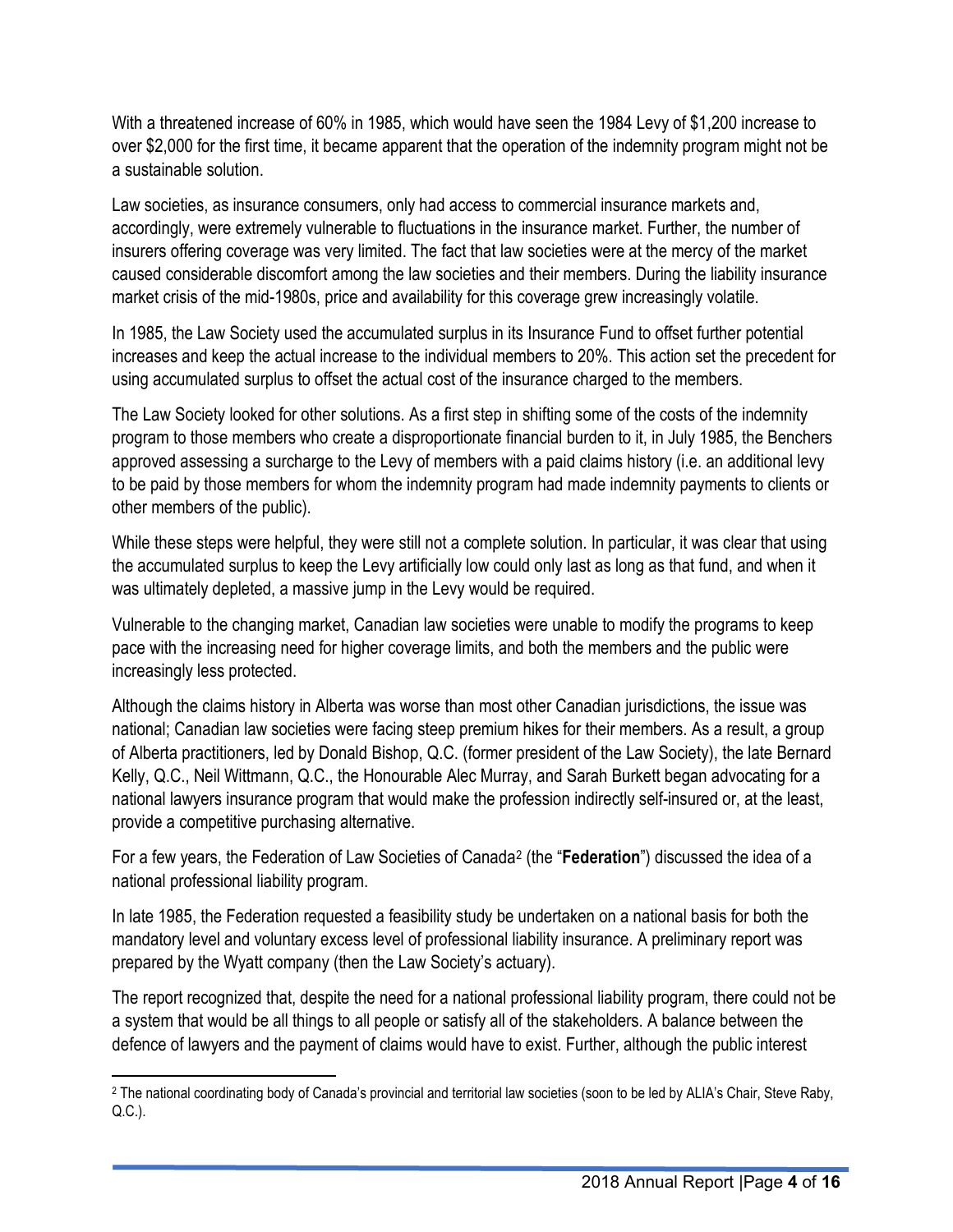would be generally protected, some types of losses would not be covered, and limits on the amount of payments would be required for the program to be sustainable.

At the 1986 midwinter meeting of the Federation, it resolved to gather facts from the law societies through a questionnaire and have an expert proceed with the study and bring forward recommendations. One option was to establish a reciprocal insurance exchange, a form of unincorporated insurance company in which subscribers exchange policies. By banding together to form such an insurance company, the law societies would have access to direct insurance markets that would recognize the years of Canadian-specific claims history the law societies had built. Other options considered and rejected included a domestic captive and an offshore captive.

Based on those recommendations, brought back to the Federation in July 1986, the Federation formed an implementation committee in August 1987 for the purpose of creating a national professional liability program.

At an historic meeting in Montréal, the Canadian Lawyers Insurance Association ("**CLIA**") was formed involving seven provinces, including Alberta. CLIA adopted an implementation date of July 1, 1988. Forged in an insurance crisis over 30 years ago, CLIA provided reliable, stable premiums on a not-for-profit basis. Excess insurance was also marketed, and, in November 1988, Alberta lawyers obtained mandatory insurance liability coverage through CLIA for the first time.

Phyllis Smith, an instrumental driving force in ensuring appropriate insurance coverage for Alberta lawyers, served as a member of CLIA's Advisory Board from 1989 to 2012, including serving as its Chair from 2000 to 2006[3](#page-4-0).

In 1988, when the eyes of the world were on Calgary as host of the Winter Olympic Games, lawyers on behalf of the Law Society were researching opinions on what form Alberta's indemnity company should take. The decision was made to create the Alberta Lawyers Public Protection Association ("**ALPPA**") as a corporation whose shares would all be held by the Law Society.

For the first time, stable and fair rates and a permanent source of coverage were now within reach.

Based on advice from Law Society counsel and Price Waterhouse, in August 1988, it was determined that there should be a separation of financial reporting and internal controls between the Law Society and ALPPA, with the latter hiring its own employees, having separate books and financial reports, and operating as a separate entity effective August 1988.

At their February 1989 Convocation, the Benchers resolved, again based on legal advice, that the indemnity corporation should have its own board of directors and executive. It was resolved that all members of the Bencher's Insurance Committee become members of ALPPA's Board of Directors. Leading the new entity was its President (Mr. W. S. Sowa), supported by its Insurance Administrator (Ms. Sarah Brickett) and Treasurer (Mr. M. L. Scott).

<span id="page-4-0"></span><sup>3</sup> Phyllis Smith, Q.C., continues to serve the Alberta lawyers who participate in the indemnity program, using her expertise to defend them and sharing her experience and wisdom with ALIA's management.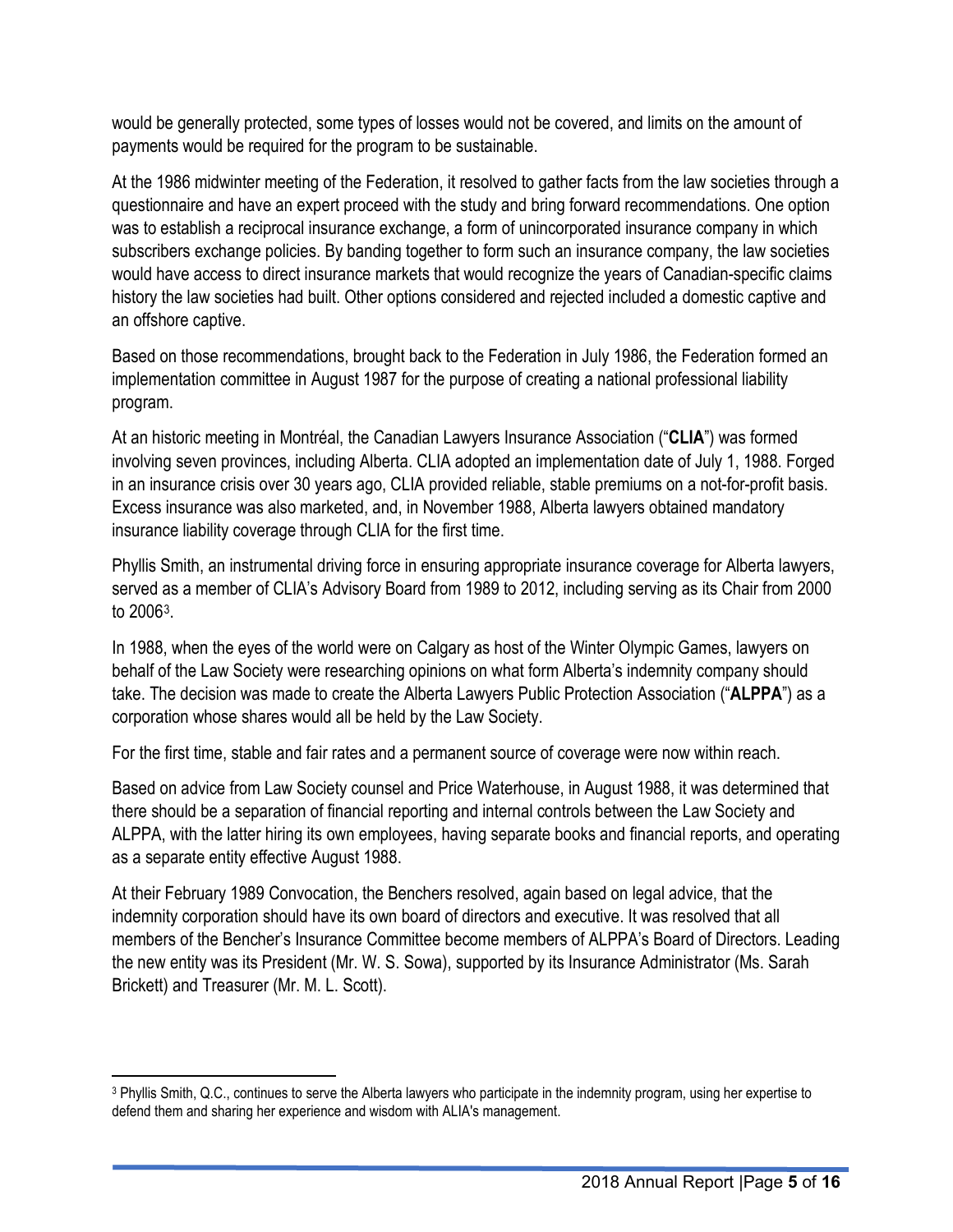In July 1999, ALPPA changed its name to become the Alberta Lawyers Insurance Association ("**ALIA**") to remove the implication that its primary objective was "public protection" and to clarify that its primary objective was insuring lawyers.

From 1988 through to 2014, CLIA wrote the group policy for Alberta lawyers, with all claims management being handled by ALIA.

Although the CLIA solution was a good one, over time it became less desirable. By the time ALIA left CLIA at the end of June 2014, it was by far the largest participant in that national program. As the largest participant, ALIA had both the greatest risk in the program and the highest premiums but did not have commensurate control over CLIA.

The decision was made by the Law Society and ALIA<sup>[4](#page-5-0)</sup> to implement a "made in Alberta" solution by creating a reciprocal insurance exchange for the sole benefit of Alberta lawyers. Accordingly, in 2014 the Alberta Lawyers Insurance Exchange ("**ALIEX**") was created to replace Alberta's participation in CLIA.

As a reciprocal insurance exchange, ALIEX was regulated by Alberta's Superintendent of Insurance ("**SOI**"), pursuant to the *Insurance Act* (Alberta). In accordance with the requirements of the *Insurance Act*, the Benchers appointed an Advisory Board for ALIEX, comprised of Steve Raby (Chair), Larry Ohlhauser (Vice-Chair), Carsten Jensen, Anne Kirker, Doug McKenzie, Dale Spackman (Corporate Secretary), Kathleen Waters and Don Thompson, three of whom<sup>[5](#page-5-1)</sup> continue to serve as directors of the indemnity program.

At the time ALIEX was being created, regulation of reciprocal insurance companies in Alberta was not robust. Due to the failure of an unrelated Alberta reciprocal and other regulatory changes, the SOI took corrective action and Alberta became arguably the most heavily regulated jurisdiction for reciprocal insurance companies. The cost of compliance with the directives of the SOI, combined with required payments of premium tax and restrictions on ALIEX's investments, contributes to the cost of the Levy paid by Alberta lawyers. ALIEX, ALIA and the Law Society are examining the opportunity for the program to operate more efficiently and effectively outside of the regime created by the SOI and the *Insurance Act*. This will involve moving the indemnity program from a regulated reciprocal to an indemnification program, as described in the *Legal Profession Act*, thereby reorganizing it outside of the auspices of the SOI and the *Insurance Act*.

Today, ALIA manages Alberta's mandatory indemnity program for the approximately 6,800 participating Alberta lawyers<sup>[6](#page-5-2)</sup>.

Although ALIA has overcome various challenges over the past 30 years, the challenges facing ALIA are by no means behind it. For example, we are again facing a hardening market in lawyers' professional insurance around the world. This impacts ALIA and its participating lawyers, as ALIA purchases reinsurance to limit its losses and to avoid the likelihood of a special assessment on its participating

<span id="page-5-0"></span><sup>4</sup> Although ALIA's sole shareholder is the Law Society, ALIA remains a separate corporate entity from the Law Society.

<span id="page-5-1"></span><sup>5</sup> Steve Raby (Chair), Larry Ohlhauser (Vice-Chair) and Dale Spackman (Corporate Secretary).

<span id="page-5-2"></span><sup>6</sup> Approximately 3,500 Alberta lawyers, generally comprised of in-house counsel and government lawyers, are exempt from participating in the mandatory indemnity program. Further, Alberta lawyers who provide pro bono services through certain recognized organizations are indemnified through the indemnity program but do not pay the Levy.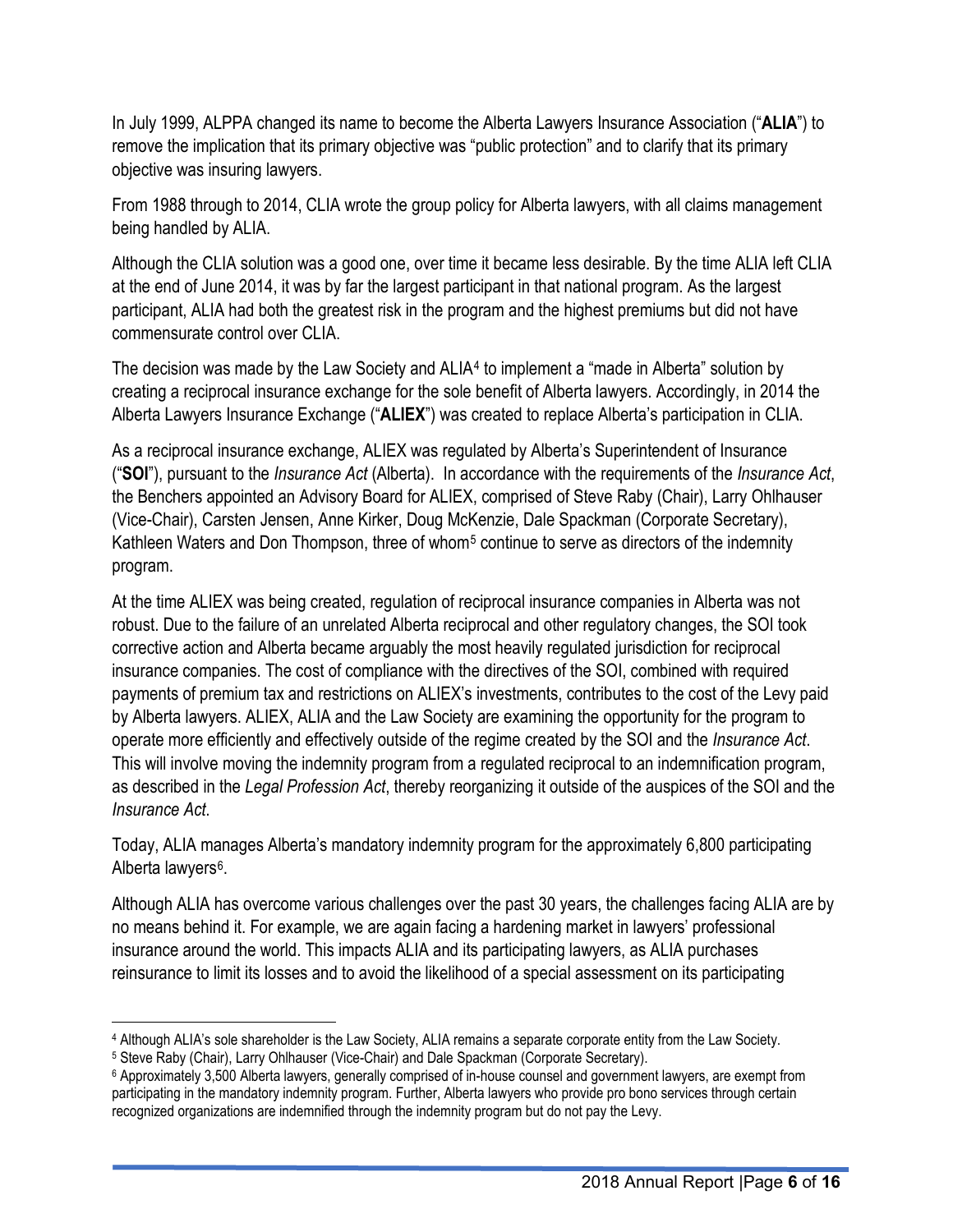lawyers. Further, with rapid changes in the way lawyers will practice in the future, ALIA must be agile in addressing those changes, while continuing to ensure the program is sustainable.

ALIA has supported and defended the finances and reputation of Alberta lawyers for over 30 years and, over the same period of time, has compensated members of the public who have suffered financial losses due to the negligence of a participating lawyer. Further, ALIA has helped the profession weather the global economic crisis, Alberta's economic downturn, Alberta's mortgage fraud crisis from 2008 to 2011, and the vicissitudes of oil and gas prices, and looks forward to continuing to be there for its stakeholders in the future.

David Weyant, Q.C. President and Chief Executive Officer, ALIA and ALIEX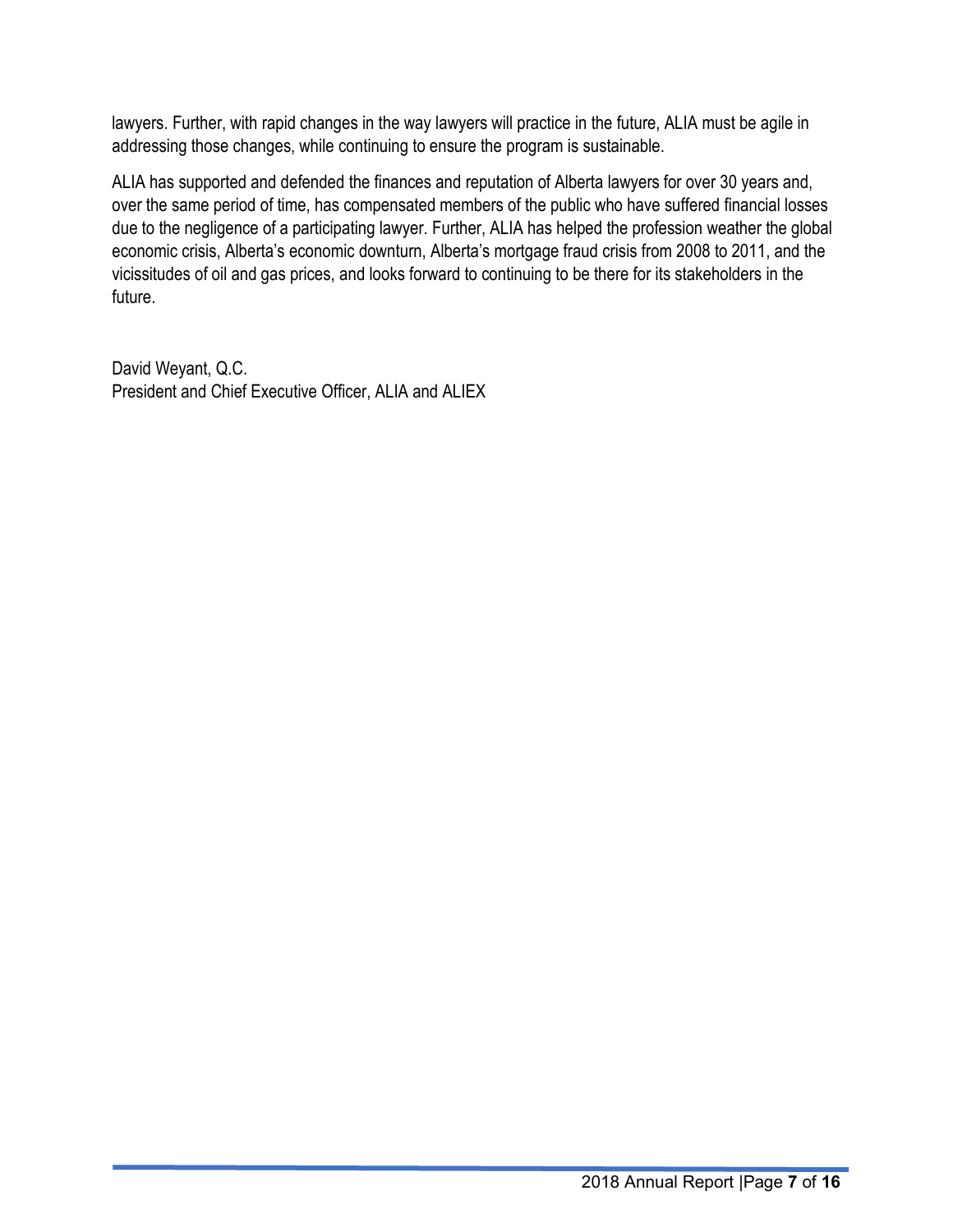# <span id="page-7-0"></span>**About ALIA**

Established in 1988, ALIA was created by its sole shareholder, the Law Society, to manage the mandatory indemnity program (the "**Program**") for Alberta lawyers. This includes receiving and examining all claims, resolving claims by providing compensation when appropriate, and retaining external lawyers to litigate claims, when required. ALIA also acts as the Principal Attorney of ALIEX.

Each of the approximately 6,700 lawyers in private practice in Alberta must purchase a base level of professional liability and misappropriation coverage through ALIA. ALIA's Board of Directors is comprised of four ex officio directors who are responsible for overseeing those operations of the Program that have not been transferred to the ALIEX Advisory Board.

# <span id="page-7-1"></span>**About ALIEX**

ALIEX is a reciprocal insurance exchange licensed and regulated by Alberta's Superintendent of Insurance under the *Insurance Act* (Alberta) in the same manner as a commercial insurance company. It was formed on June 1, 2014, by an agreement between ALIA, the Law Society, and the Law Society's members.

In addition to writing the professional liability insurance policy administered by ALIA, ALIEX also writes the "trust safety" or misappropriation insurance that now compensates victims who previously made claims against the Law Society's Assurance Fund. ALIEX retains ALIA to administer all claims. Although ALIEX has no employees (it operates through ALIA), it has its own board of directors who have significant experience in the insurance industry, the legal profession, governance and finance. In accordance with the direction of Alberta's Superintendent of Insurance, ALIEX's Board conducts itself as if it were a corporate board.

## <span id="page-7-2"></span>**ALIEX Advisory Board**

The ALIEX Advisory Board ("the **Board**") is comprised of up to 10 Directors, each serving terms of up to three years with the option for reappointment. The Law Society's Board ("the **Benchers**") appoints each Director and the Board reports to the Benchers, through the Board's Chair.

The Board is responsible for ensuring that ALIEX operates in accordance with the Rules of the Law Society, the ALIEX Subscribers Agreement, the policies of the Superintendent of Insurance and all other relevant governing documents and policies. The Board is also responsible for compliance with the requirements of the *Insurance Act* (Alberta) and all other applicable legislation.

The Board oversees the professional liability and misappropriation insurance program and provides financial oversight for the Program, including approval of ALIEX's budget and financial statements, and supervises the management, administration and investments of the funds of both ALIA and ALIEX.

Further, the Board reviews the draft budget and financial statements of ALIA and makes recommendations for approval to the ALIA Board of Directors, as well as undertaking certain governance functions on behalf of ALIA.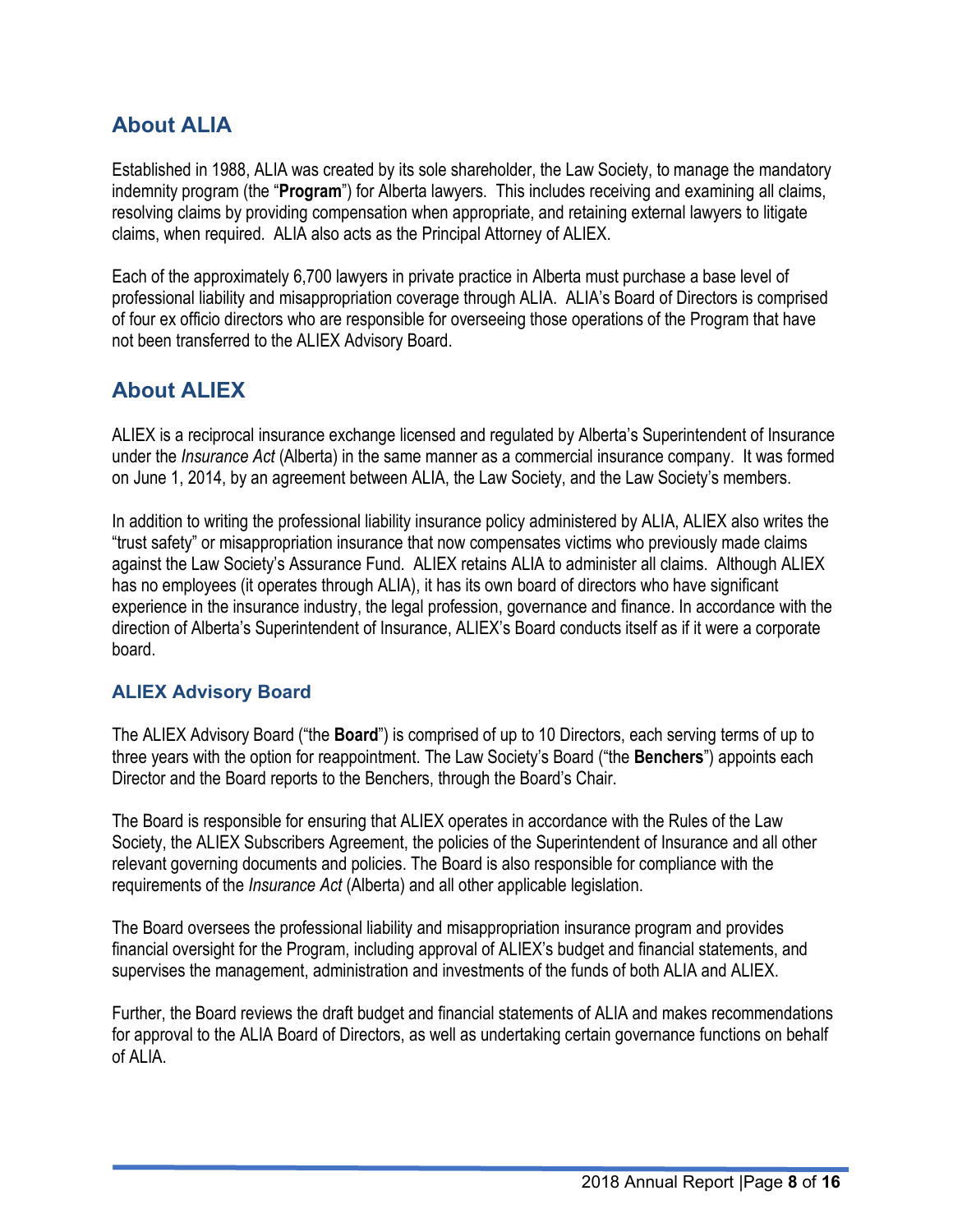#### <span id="page-8-0"></span>**ALIEX Advisory Board Members in 2018**

- Steve Raby, Q.C., Chair
- Larry Ohlhauser, MD, Vice-Chair
- Dale Spackman, Q.C., Secretary
- Don Thompson, Q.C., Chief Executive Officer
- Rob Armstrong, Q.C., Director
- Diane Brickner, CIP, ICD.D, Director
- Michael Thompson, LLB, MBA, ICD.D, Director
- Linda Vennard, CA, CPA, Director
- Nancy Dilts, JD, Director<sup>[7](#page-8-6)</sup>
- Carsten Jensen, Q.C., Director<sup>[8](#page-8-7)</sup>
- Sheri Epp, BA, LLB, Director<sup>[9](#page-8-8)</sup>
- Zoe Harrison, B.Comm, CRM, Director [10](#page-8-9)

#### <span id="page-8-1"></span>**President and Chief Executive Officer**

David Weyant, Q.C.

#### <span id="page-8-2"></span>**Auditors**

PricewaterhouseCoopers

#### <span id="page-8-3"></span>**Program Investment Manager**

Mawer Investment Management Ltd.

#### <span id="page-8-4"></span>**Program Actuary**

Nicolas Beaudoin, Willis Towers Watson

## <span id="page-8-5"></span>**2018 Financials**

By a Management Arrangement between ALIA and the Law Society, the Law Society's management is responsible for the preparation and fair presentation of annual financial statements on behalf of the Program in accordance with Canadian accounting standards for not-for-profit organizations.

To assist management in fulfilling its responsibilities, internal controls are in place to provide reasonable assurance that the financial statements are accurate and reliable. The financial statements are then approved by the Board.

The Board and ALIA's Board appoint external auditors each year to audit the financial records and internal controls of the Program and to express an opinion as to the fair presentation of the financial statements in accordance with the relevant accounting standards.

The Program's 2018 Financial Statements, as well as past statements, can be found on **ALIA's website**.

<span id="page-8-6"></span><sup>7</sup> Resigned May 4, 2018, upon appointment as a Justice of the Court of Queen's Bench

<span id="page-8-7"></span><sup>8</sup> Term ended June 9, 2018

<span id="page-8-8"></span><sup>9</sup> Appointed June 10, 2018

<span id="page-8-9"></span><sup>10</sup> Appointed June 10, 2018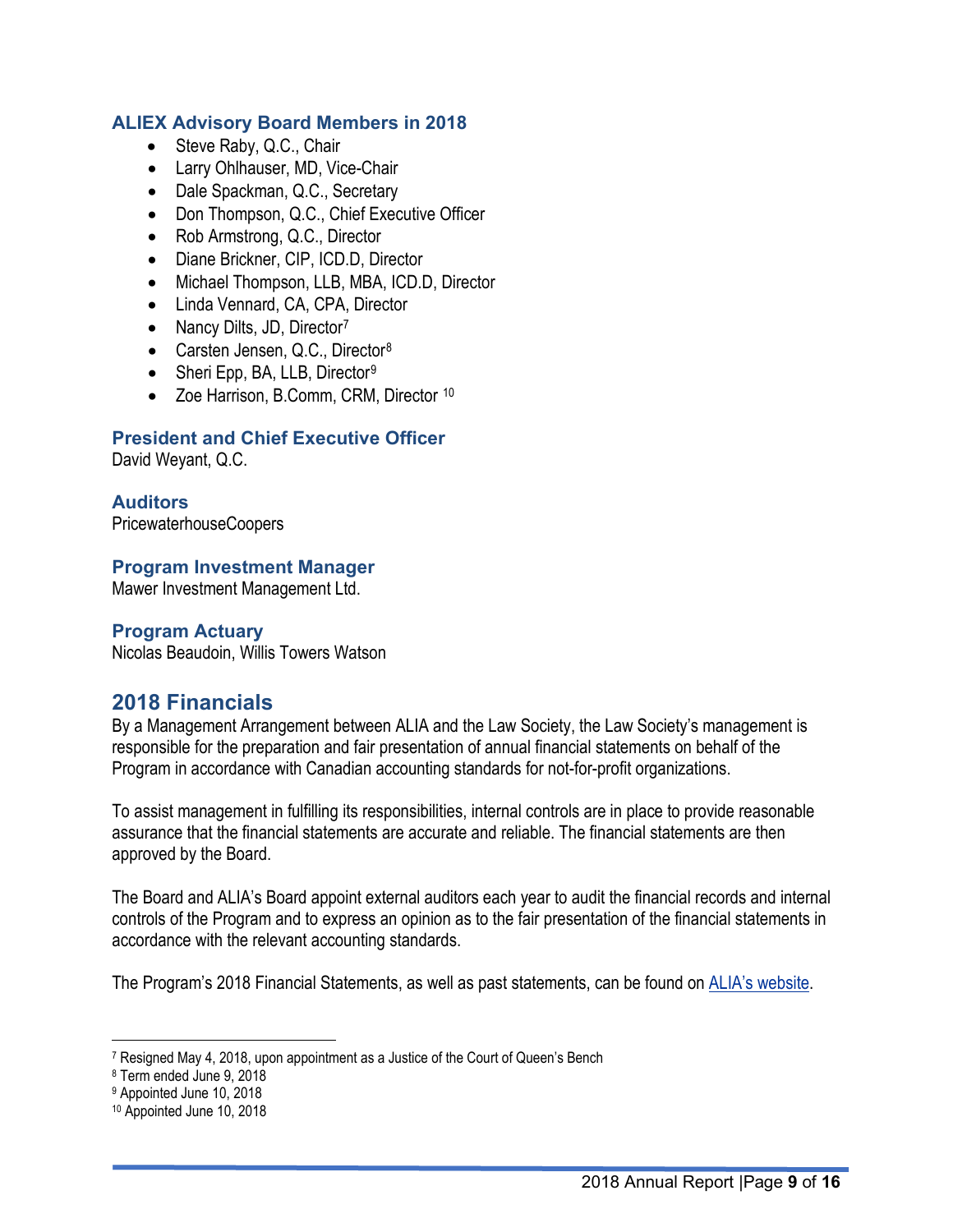## <span id="page-9-0"></span>**Claims Overview[11](#page-9-3)**

The Program covers errors in the negligent rendering of professional services by an insured lawyer ("**Part A**") and misappropriation by an insured lawyer ("**Part B**"), subject to the terms of the insurance policy.

The number of total claims reported by insured Alberta lawyers continues to rise. In 2018, this was driven by an increase in the number of Part A professional liability claims that rose from 733 to 787. There were also 23 Part B misappropriation claims, a decrease from 2017's 35.

### <span id="page-9-1"></span>**Distribution of Professional Liability Claims by Area of Law**

#### <span id="page-9-2"></span>Policy Year 2018



<span id="page-9-3"></span><sup>11</sup> Numbers are based on Policy Year – July 1, 2017, to June 30, 2018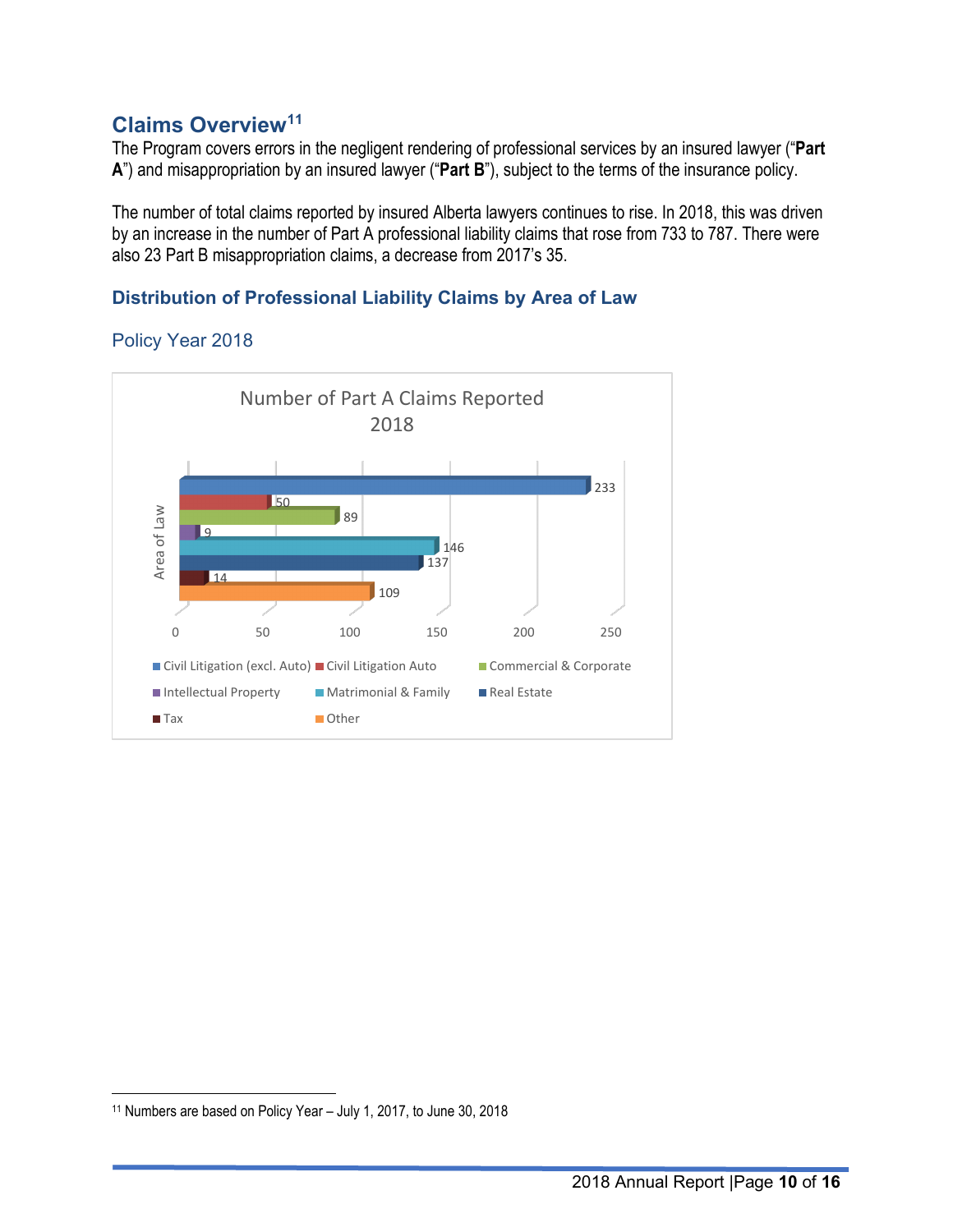

Policy Years 2014-2018

<span id="page-10-0"></span>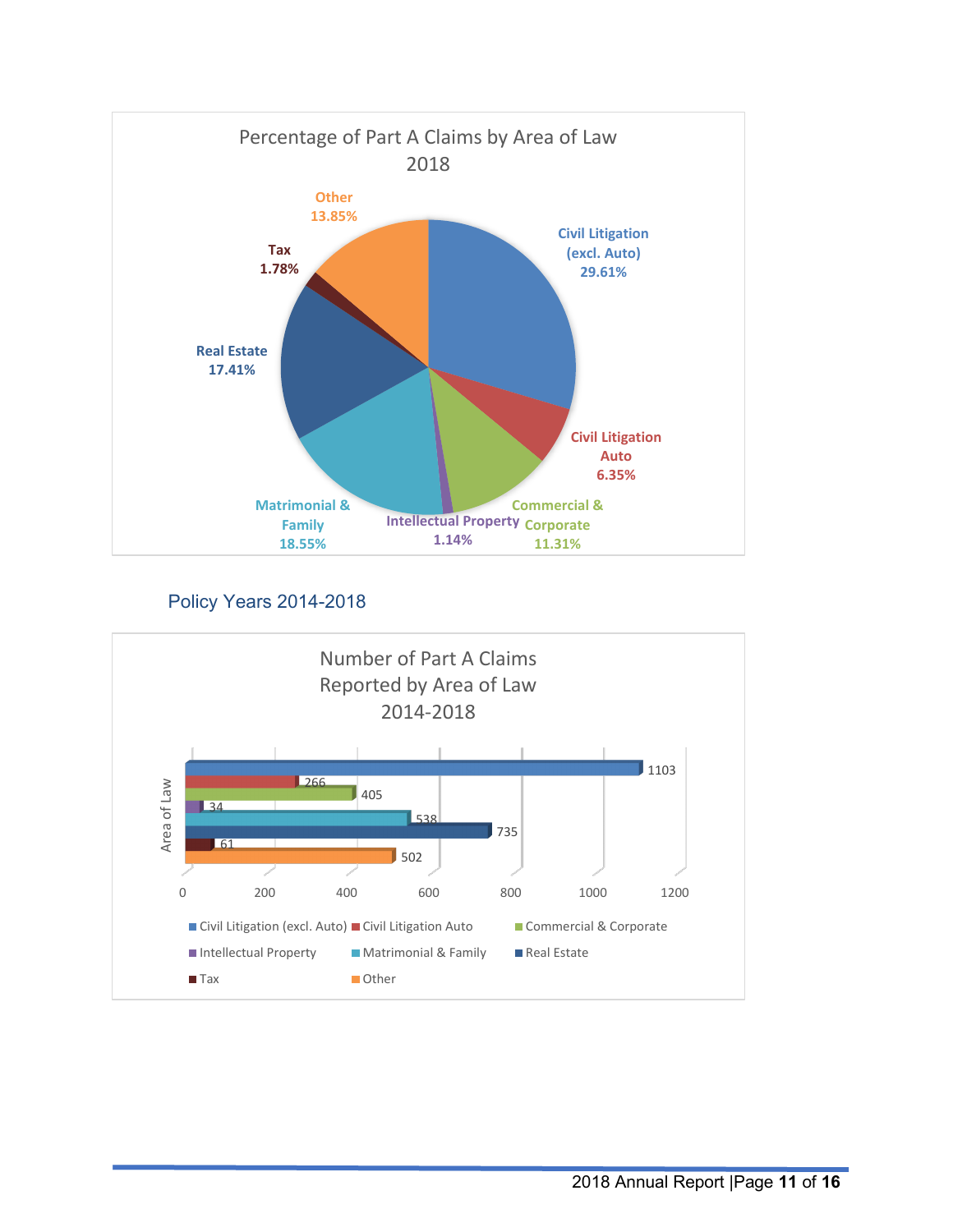

The total paid out by the Program in 2018 for Part A, professional liability claims was \$20,078,048, a slight decrease from the \$20,097,789 paid out in 2017. The incurred losses on misappropriation claims decreased by 33%, from \$76,543 in 2017 to  $$51,487.$ 

**\$20,078,048 Total claims paid out in 2018**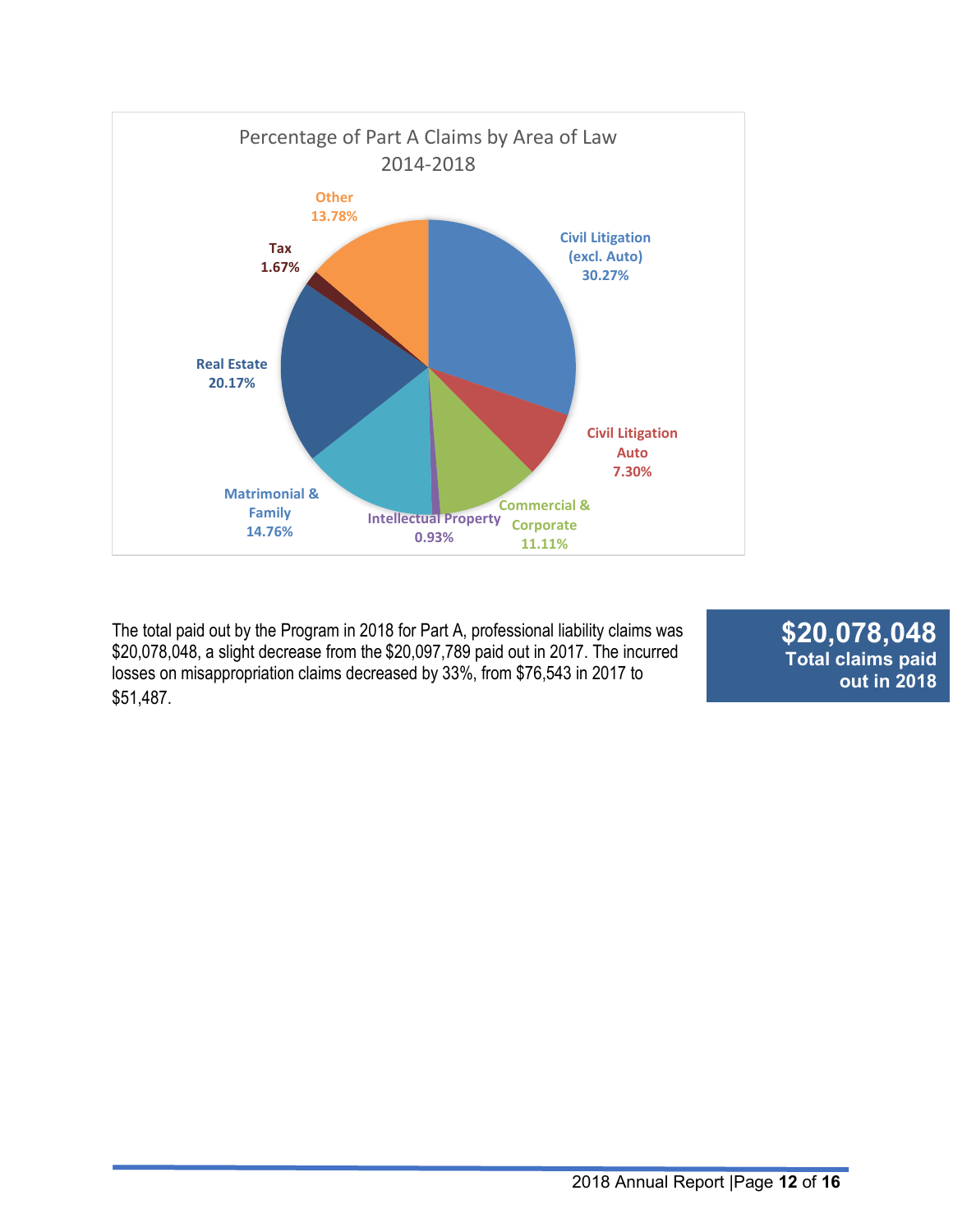#### <span id="page-12-0"></span>**Incurred Damages and Defence Costs by Area of Law**

<span id="page-12-1"></span>

#### Policy Years 2014-2018

#### <span id="page-12-2"></span>**Reason/Cause for Professional Liability Insurance Claims**

Because the Program operates on a not-for-profit basis, there is a direct connection between the amount the Program pays out to defend insured lawyers and satisfy claims against them and the total amount of the levy assessed on insured lawyers**.**

ALIA is committed to helping lawyers reduce the number of avoidable claims that impact the levy charged each year to insured lawyers and to avoid the need for clients to make claims against their lawyer's insurance. Accordingly, one of the goals of the Program is enhanced loss prevention in various ways, including highlighting the avoidable causes of insurance claims.

**61% of claims Due to Communications or Practice Management**

Historical trending indicates the primary reasons for professional liability claims are attributed to communications (failure to follow client instructions), practice management (clerical errors) and failure to advance an action in a timely manner, resulting in actions being struck pursuant to Rules 4.31 and 4.33 of the Alberta Rules of Court.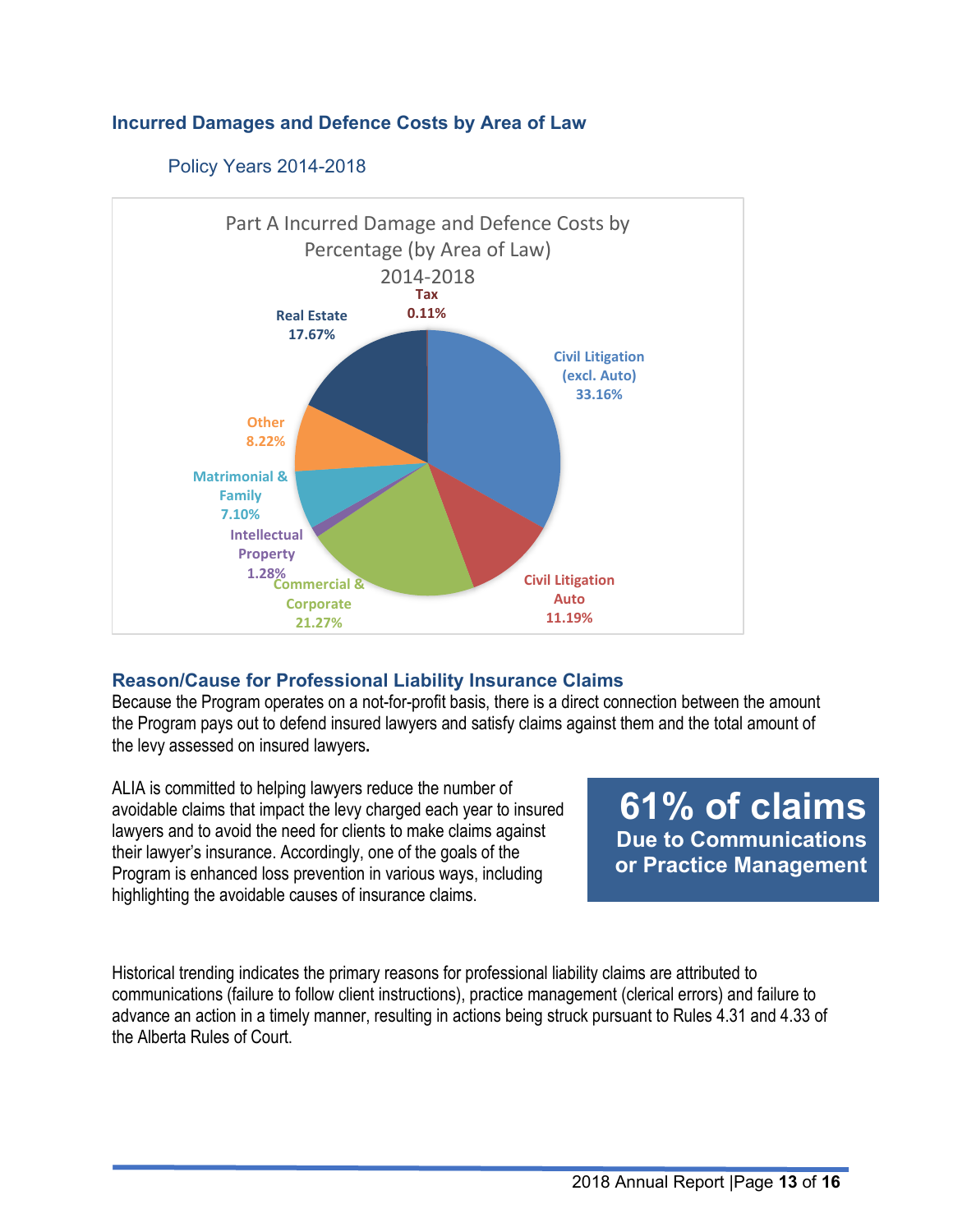The causes behind these issues can often be addressed easily, and the lawyers involved could avoid these costly claims. Lawyers can use Law Society resources, such a[s Practice Advisors,](https://www.lawsociety.ab.ca/lawyers-and-students/practice-advisors/) to learn more about how to establish processes to address administrative, procedural and system issues.

| Reason / Cause for each claim       | 2018 | 2017 | 2016 |
|-------------------------------------|------|------|------|
| Communication                       | 34%  | 33%  | 36%  |
| Systems/Procedures/Administrative   | 27%  | 32%  | 31%  |
| Law                                 | 21%  | 16%  | 18%  |
| Conflict                            | 8%   | 12%  | 9%   |
| Fee Dispute                         | 4%   | 4%   | 3%   |
| Delegation/Supervision              | 4%   | 3%   | 3%   |
| Mortgage Fraud                      | 1%   | 0%   | 0%   |
| Fraud by Client/Other Party Dispute | 1%   | 0%   | 0%   |

## **Reason/Cause for Part A Claims (2016-2018)**

## <span id="page-13-0"></span>**Professional Liability Claims**

Lawyers are human and, from time to time, make mistakes. Some of those mistakes result in their client suffering a financial loss. One of the primary reasons the Program exists is to compensate the client or other members of the public for such losses.

#### <span id="page-13-1"></span>**Breakdown of Claims by Area of Law**

| Policy<br>Year | Civil<br>Litigation<br><i><u><b>excluding</b></u></i><br>Auto) | Civil<br>Litigation<br>Auto | Commercial<br>& Corporate | Intellectual<br>Property | Family | Real<br><b>Estate</b> | <b>Tax</b>     | Other |
|----------------|----------------------------------------------------------------|-----------------------------|---------------------------|--------------------------|--------|-----------------------|----------------|-------|
| 2009           | 210                                                            | 95                          | 105                       | $\overline{7}$           | 56     | 353                   | 12             | 77    |
| 2010           | 202                                                            | 90                          | 112                       | 4                        | 99     | 336                   | $\overline{7}$ | 103   |
| 2011           | 193                                                            | 76                          | 110                       | 9                        | 84     | 204                   | 16             | 82    |
| 2012           | 196                                                            | 64                          | 121                       | 6                        | 96     | 231                   | 10             | 79    |
| 2013           | 172                                                            | 55                          | 86                        | 8                        | 75     | 124                   | 13             | 90    |
| 2014           | 206                                                            | 77                          | 87                        | 3                        | 90     | 166                   | 11             | 100   |
| 2015           | 210                                                            | 47                          | 59                        | $\overline{7}$           | 88     | 154                   | 12             | 83    |
| 2016           | 230                                                            | 50                          | 88                        | 10                       | 96     | 143                   | 9              | 99    |
| 2017           | 224                                                            | 42                          | 82                        | 5                        | 118    | 135                   | 15             | 111   |
| 2018           | 233                                                            | 50                          | 89                        | 9                        | 146    | 137                   | 14             | 109   |

# <span id="page-13-2"></span>**Part B Misappropriation Claims**

**Misappropriation coverage is not just for theft from trust accounts.** ALIA is frequently asked why lawyers who do not maintain trust accounts are still required to have "trust safety" insurance. The confusion arises because people assume the word "trust" refers to *trust* accounts, whereas it actually refers to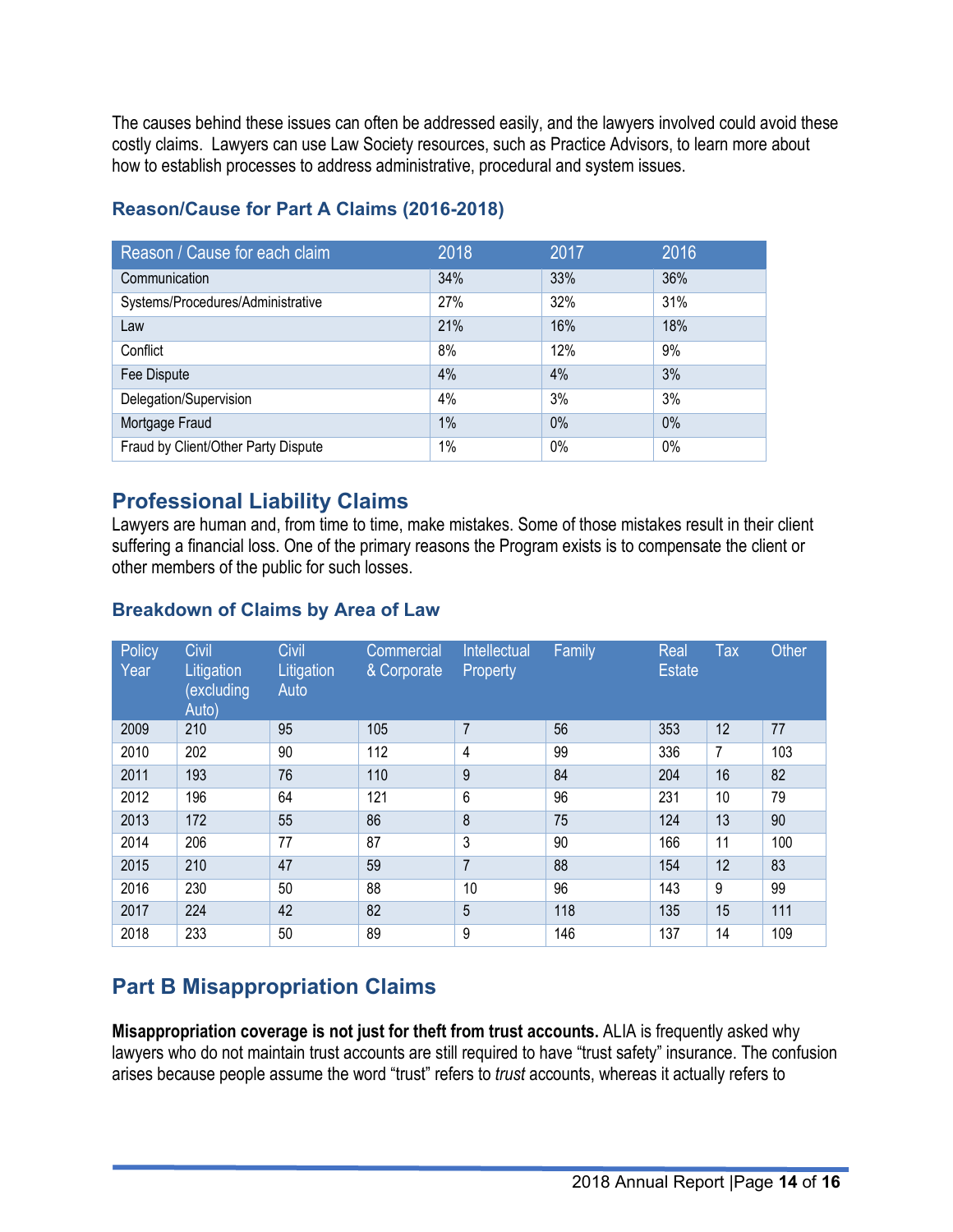compensation for misappropriated money, securities or property *entrusted* to the lawyer (in the lawyer's capacity as a barrister or solicitor).

The fact that this insurance does not just address theft from trust accounts makes sense, as the theft may arise by lawyers not actually putting the funds into a trust account.

A small number of lawyers breach their clients' trust and misappropriate money, securities or other property each year. The impact is felt by all lawyers because these actions cause damage to the profession's reputation. These actions also result in payments under the Program, which result in higher levies for all insured lawyers.

In 2018, the Program received 26 misappropriation claims against four lawyers.

From its inception in 2014 to December 2018, ALIA returned \$338,411 to 101 victims as a result of misappropriation insurance claims.[12](#page-14-3)

## <span id="page-14-0"></span>**2018 Program Initiatives**

#### <span id="page-14-1"></span>**ALIAlerts**

ALIA has instituted notices, emailed to its members, called ALIAlerts.

ALIA uses its **ALIAlert** program to share tips and information to help lawyers identify, avoid and report schemes and scams targeting Alberta lawyers. In 2018, ALIA brought awareness to a number of fraud related schemes, some examples of which are as follows:

| June 29, 2018            | A Fraudster Sitting Across the Desk from You?                |
|--------------------------|--------------------------------------------------------------|
| June 20, 2018            | Bad Cheque and Social Engineering Scams Continue into Summer |
| April 19, 2018           | A New Twist on the Bad Cheque Scam                           |
| April 16, 2018           | The Separation Agreement Scam is Back Again                  |
| March 2, 2018            | Beware Phony DocuSign Phishing Scam                          |
| <b>February 12, 2018</b> | Quick Settlement Fake Cheque Scam                            |

#### <span id="page-14-2"></span>**ALIA Receives a 92% Satisfaction Rating from Members**

As part of the ongoing effort to continually improve its practices and services, ALIA regularly surveys Alberta lawyers who have had claims made against them. ALIA recognizes that having a claim can be a stressful time for a lawyer and wants to ensure that its claims management practices help make the process as "stress free" as possible.

Feedback provided via surveys is used to help ALIA continually improve its claims management procedures. 2018 survey results saw a claims satisfaction rating of 92%.

<span id="page-14-3"></span><sup>12</sup> These numbers do not include any legacy claims and payments under the Law Society's Assurance Fund.